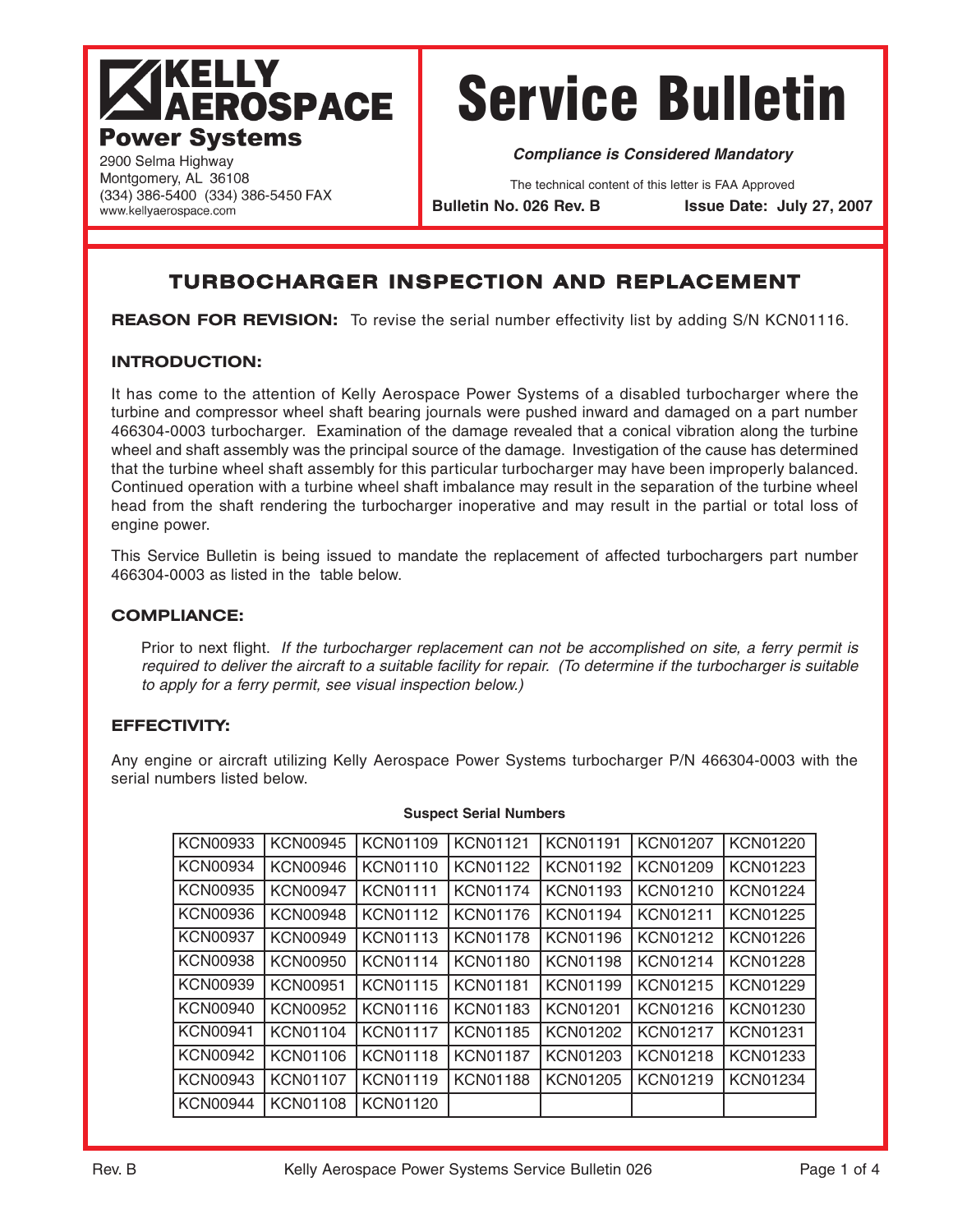#### **PROCEDURE:**

#### **CAUTION:**

This procedure must be performed by competent and qualified personnel familiar with engine and airframe maintenance activities that are specific to turbocharged aircraft.

#### **CAUTION:**

Do not depend on this Service Bulletin for gaining access to the aircraft or engine. This will require that you use the applicable manufacturers maintenance manuals or service instructions. In addition, any preflight or inflight operational checks require use of the appropriate AFM or POH.

This procedure has two steps. First, the visual inspection, the purpose is to determine if the turbocharger may be used and is suitable for the relocation of the aircraft. Second, the basic instructions to remove, replace, and check the turbocharger. See caution above. See Table on page 1 for serial numbers affected.



**Figure 1 - Turbocharger Installation**

#### **VISUAL INSPECTION:**

- 1. Access the aircraft turbochargers in accordance with the instructions in the aircraft maintenance manual.
- 2. Remove the compressor inlet ducts to expose the compressor wheels using the STC holders instructions. Refer to Figure 1.
- 3. Visually inspect each turbocharger through the compressor inlet for any signs of contact. Look for witness marks from the impeller wheel, giving careful attention to the outer edges of the wheel blades and the inner wall of the compressor housing. Contact marks on the housing from the wheel will appear as a burnishing on the inner wall. Grooves or gouges of any sort are cause for turbocharger replacement. Utilize supplemental lighting if needed to facilitate visual inspection.
- 4. If any anomalies are noted during the visual inspection, replace the turbocharger. If nothing appears in the visual inspection, the turbocharger is suitable to submit for a ferry permit. This will allow the aircraft to be relocated to qualified facility for turbocharger replacement.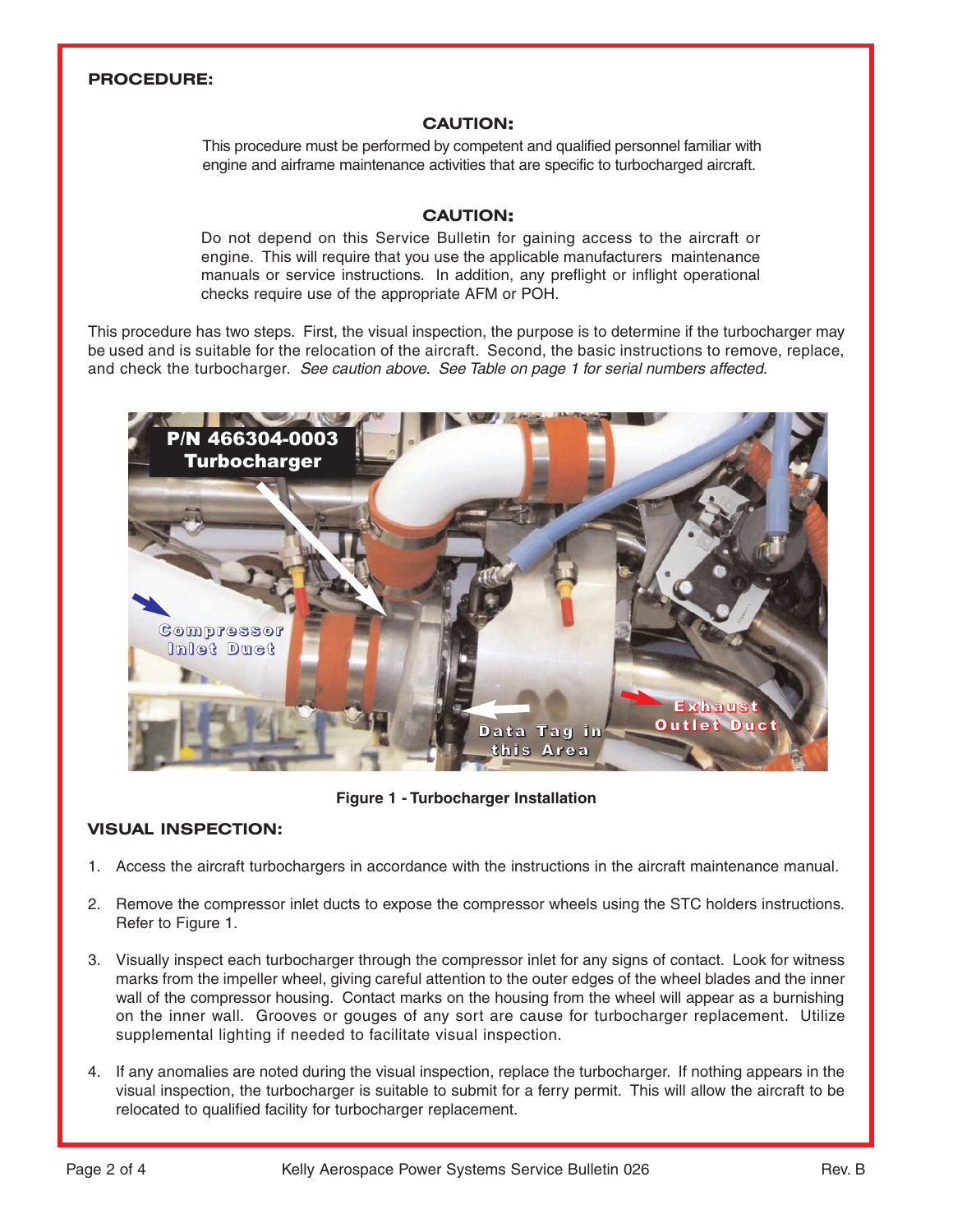

**Figure 2 - Turbocharger Inspection Points**

#### **TURBOCHARGER REPLACEMENT:**

- 1. The affected turbocharger part number 466304-0003 must be removed and replaced per the table shown on page 1. Each aircraft has two turbochargers. Check the data tag on each to identify whether the serial number of the turbocharger is one that is affected. When identification is made, remove the turbocharger from the aircraft. Removal must be in accordance with the aircraft, engine, and/or STC holders maintenance manuals or service instructions. Contact the aircraft manufacturer to determine the disposition of the suspect turbocharger and information regarding the return of the turbocharger(s). All warranty applications must be made through the aircraft manufacturer. *Refer to Fig 1 as required.*
- 2. Upon replacement of the turbocharger, it is recommended that the inlet and outlet oil lines be flushed and the oil and oil filter be changed in accordance with the aircraft and/or engine manufacturers maintenance manual or service instructions.
- 3. Utilizing the applicable aircraft, engine, and/or STC holders maintenance manuals or service instructions, re-install the turbocharger assembly and connect the oil lines. Connect the turbocharger compressor inlet duct and coupling, torque the clamps to manufacturer specifications. Connect the exhaust outlet duct carefully, position and torque the "V" band clamp to manufacturer specifications. It is critical that a new gasket be installed at the oil drain adapter and the installed and torqued down properly. An oil leak in this area may result in engine oil starvation and subsequent engine failure.

#### **RETURN TO SERVICE:**

#### **NOTE:**

Check for the latest publication issued by the applicable aircraft manufacturer regarding exact aircraft model, serial number and warranty procedures.

- 1. When the turbocharger has been replaced, the aircraft may now be prepared for return to service.
- 2. Refer to Kelly Aerospace Power Systems Service Bulletin 23 and perform the recommended turbocharger operational tests. This consists of turbocharger pre-lubrication, ground running tests, and and operational flight test. Make sure no air, exhaust, or oil leaks are present. Service Bulletin may be viewed or downloaded online via www.kellyaerospace.com.
- 4. Utilizing the applicable aircraft and engine manufacturers maintenance manuals, install any portion of the aircraft removed to gain access.
- 5. Upon successful completion of this service bulletin per the applicable compliance time listed on page 1, make an appropriate log book entry.